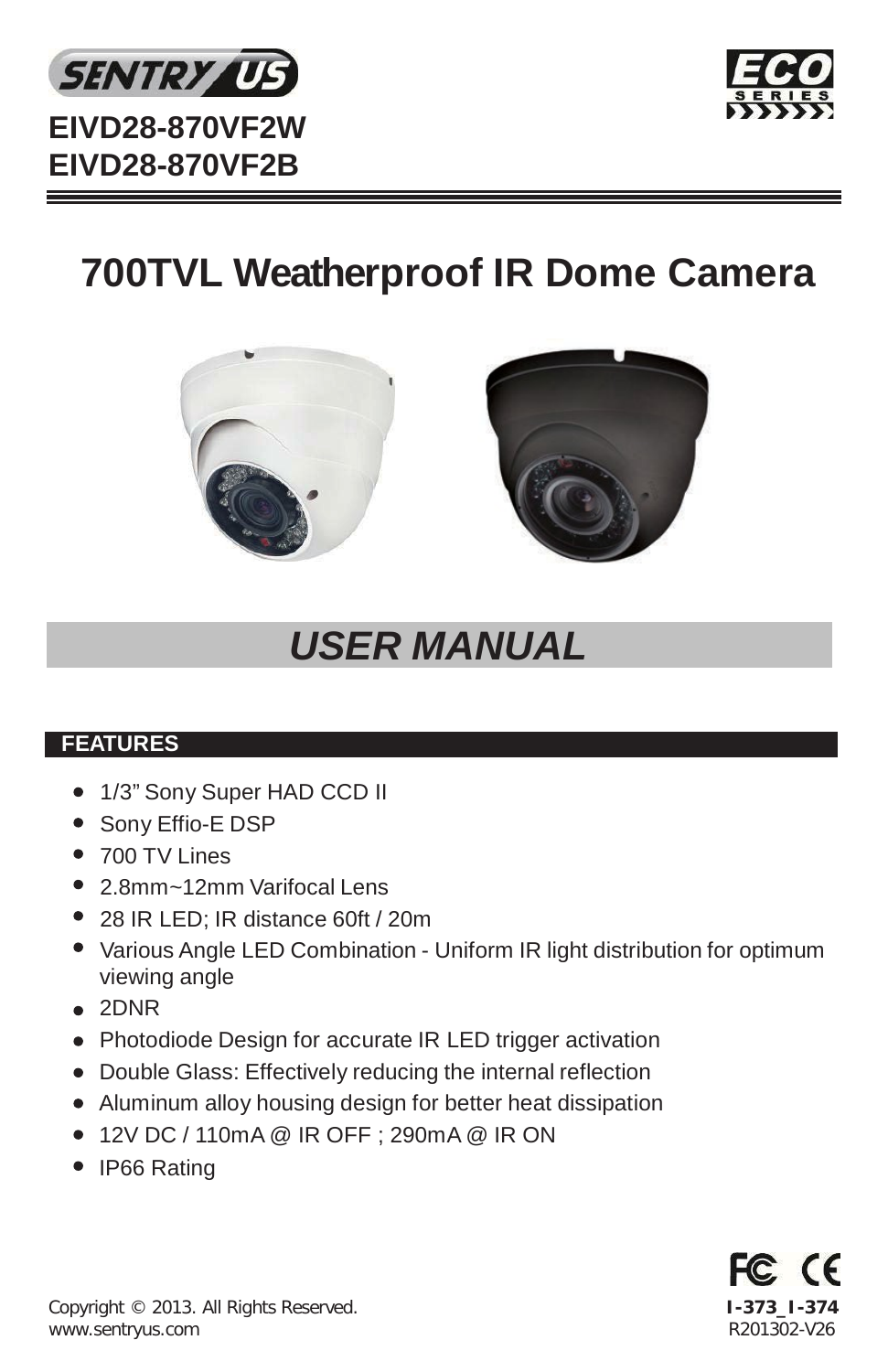



 **Disposal of Old Electrical & Electronic Equipment (Applicable in the European Union and other European countries with separate collection systems).**

This symbol on the product or on its packaging indicates that this product shall not be treated as household waste. Instead it shall be handed over to the applicable collection point for the recycling of electrical and electronic equipment. By ensuring this product is disposed of correctly, you will help prevent potential negative consequences for the environment and human health, which could otherwise be caused by inappropriate waste handling of this product. The recycling of materials will help to conserve natural resources. For more detailed information about recycling of this product, please contact your local city office, your household waste disposal service or the shop where you purchased the product.

## **CAUTION**

**1. Never point the camera toward the sun**

Do not expose the lens directly to the sun or to strong light as this may damage the pick-up device.

**2. Handle this camera with care**

Avoid any shock or bumping of the camera. Improper handling could damage the camera.

**3. Requires a proper operating environment**

This camera is designed for indoor use. The allowable temperature range for operation of this camera is between  $14^{\circ}F \sim 122^{\circ}F / -10^{\circ}C \sim 50^{\circ}C$ .

#### **4. Clean the front face or lens**

It is recommended that the surface be cleaned every 3~6 months. Cleaning should be done by using a chamois, a very fine soft cloth, lens tissue, or cotton tipped applicator and ethanol to carefully remove any fingerprint or dust.

#### **5. Check the power source voltage**

The power source voltage should be within the specified range. (Camera must meet the specifications). Camera must be connected to a surge protector at all times.

#### **6. Objects and liquid entry**

Never push objects of any kind into this camera as this may touch dangerous voltage points of short out parts that could result in a fire or electric shock. Never spill any kind of liquid on the video product.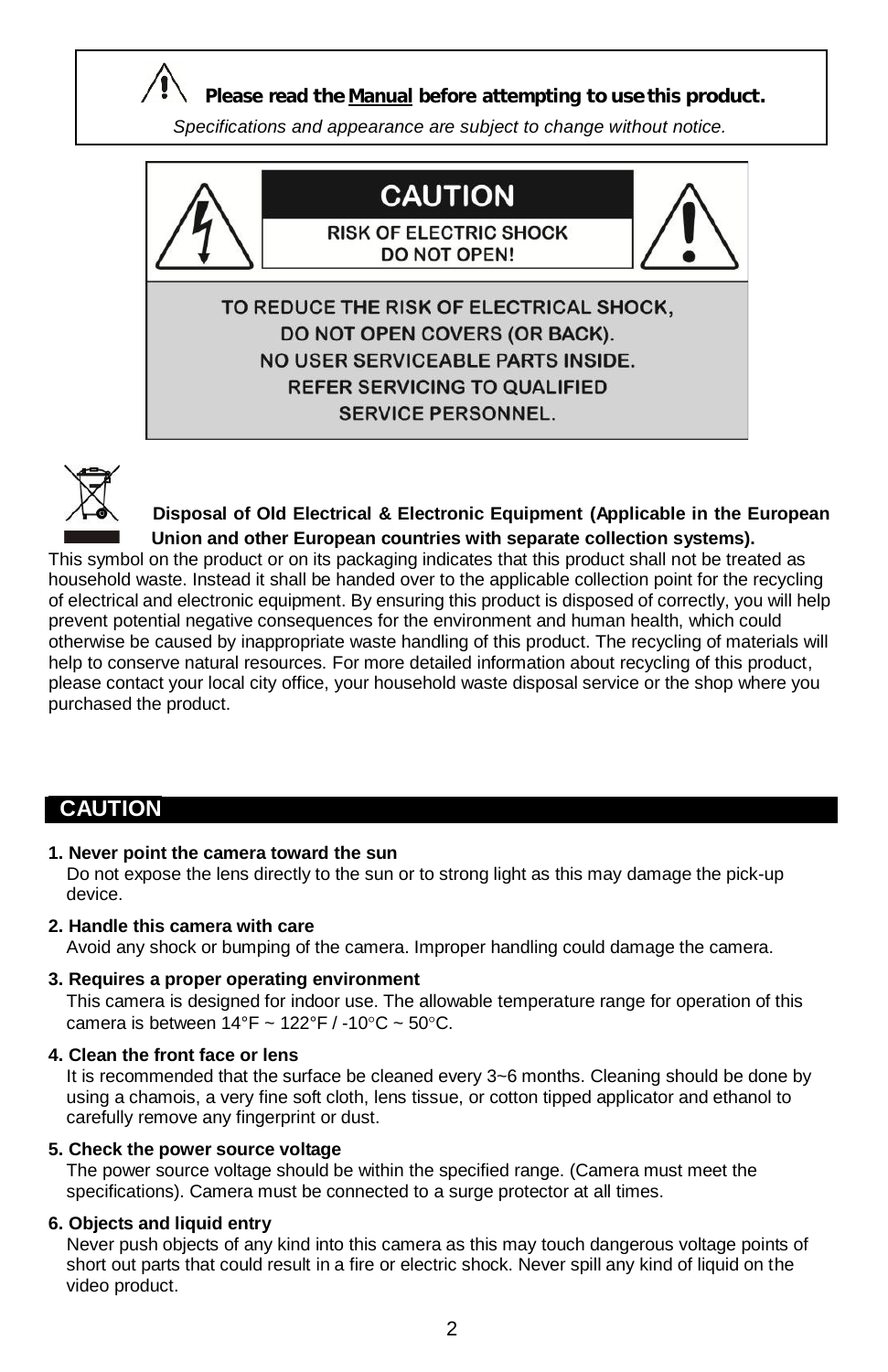#### **7. Servicing**

Do not attempt to service this video product by yourself as opening or removing covers may expose you to dangerous voltage or other hazards. Refer all service to qualified servicing personnel.

#### **8. Damage requiring service**

Unplug this video product from the wall outlet and refer service to qualified servicing personnel under the following conditions:

- a. When the power supply cord or plug is damaged.
- b. If liquid has been spilled, or objects have fallen into the video product.
- c. If the video product has been exposed to rain or water.
- d. If the video product has been dropped or the cabinet has been damaged.
- e. When the video product exhibits a distinct change in performance.

### **LIMITED WARRANTY**

This product is covered under warranty for one year from the date of purchase. The warranty will automatically be voided if any of the following occurs:

#### **1. Camera sticker is removed**

If the camera sticker is removed, we will not be able to confirm any information regarding when and where the product was purchased. We have no other way to verify the purchase record without the serial number on the camera sticker; therefore, it should not be removed.

#### **2. Camera is modified in any way**

If the camera is scratched, damaged, or modified in a manner not described in this manual, the warranty will be voided immediately. It is the customer's responsibility to keep the camera in good condition.

#### **3. Video or power cable is cut**

The video cable and the power cable should not be tampered with. Cutting or modifying of the cables will result in termination of the warranty.

## **LIST OF COMPONENTS**

- A. One (1) IR Dome Camera with power/video cable<br>B. Four (4) Mounting Screws
- Four (4) Mounting Screws
- C. Four (4) Wall Anchors
- D. One (1) User Manual



\* For any returns, please include all components listed above with original packaging in **Resalable Condition**. **Absolutely No Returns** will be accepted if any component is missing/damaged.